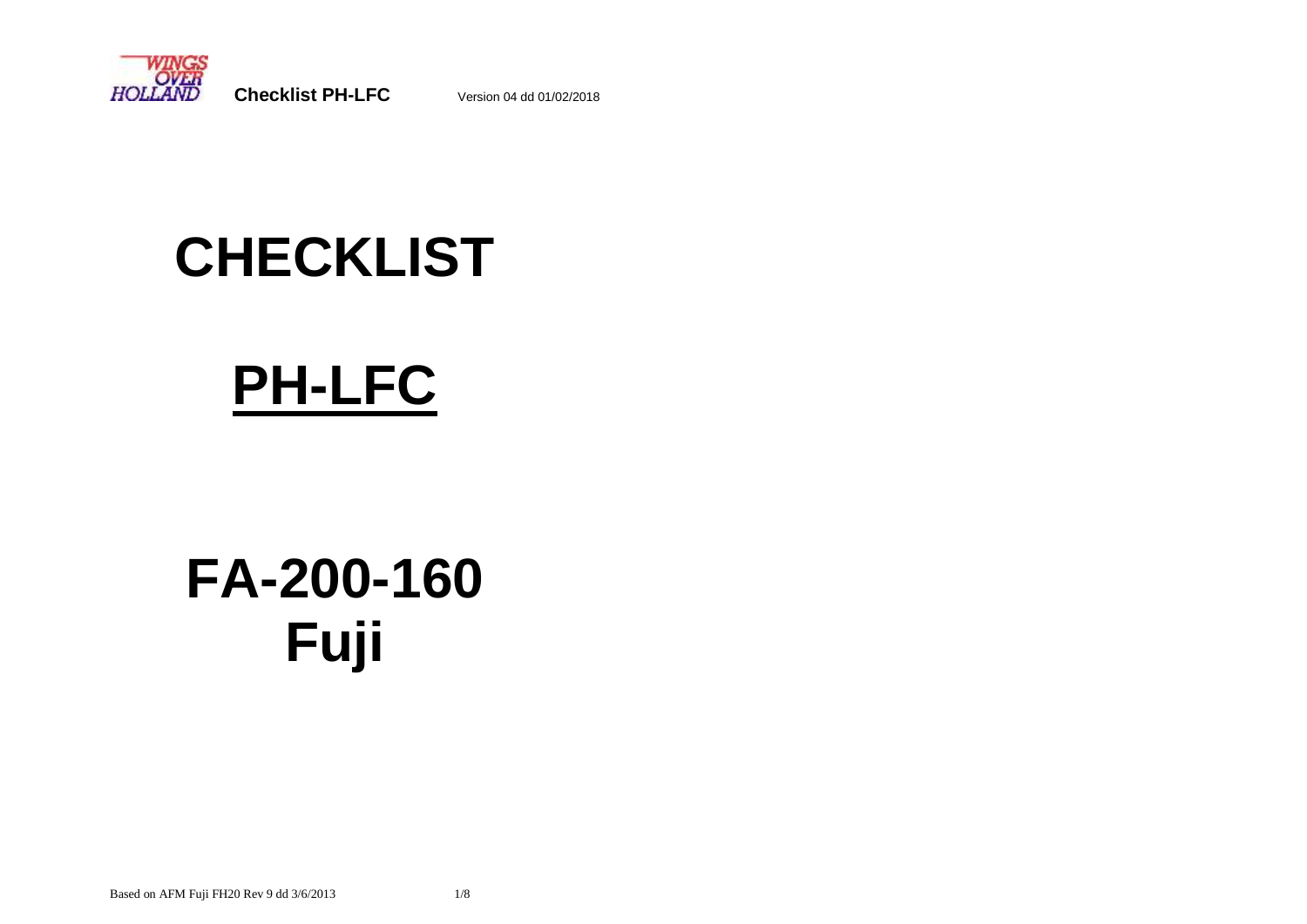

# **What to do in case of a serious incident / accident**

- $\Box$  Leave the aircraft (make sure master switch, fuel and magneto's is off)
- $\Box$  Help injured people, if able and possible
- □ Call as soon as possible Wings over Holland. If nobody can be reached call Martinair Flight Academy
- $\Box$  Never leave the aircraft unguarded behind / coordinate when possible with emergency services.
- □ Do not communicate via VHF, unless mobile phone (network) is unavailable
- □ Do not speak with the press, but refer to the crisis team
- □ Do not give any information regarding the circumstances to anyone, but refer to the crisis team
- □ Do not communicate via SMS, email or on Twitter, Facebook etc.

Wings over Holland +31(0)320-288260 Outside Office hours: + 31-(0) 6-51556098 (Luuk van Hooijdonk) Martinair Flight Academy:

+31(0)320-288476

Outside office hours +31-(0)6-5366 3047 (Frank de Jong)

□ When unable to reach Wings over Holland and Martinair Flight Academy ILT should be notified as soon as possible by the Pilot in Command that a precautionary/emergency landing has occurred.



 $\Box$  NEVER take-off with the airplane again without explicit permission from Wings over Holland.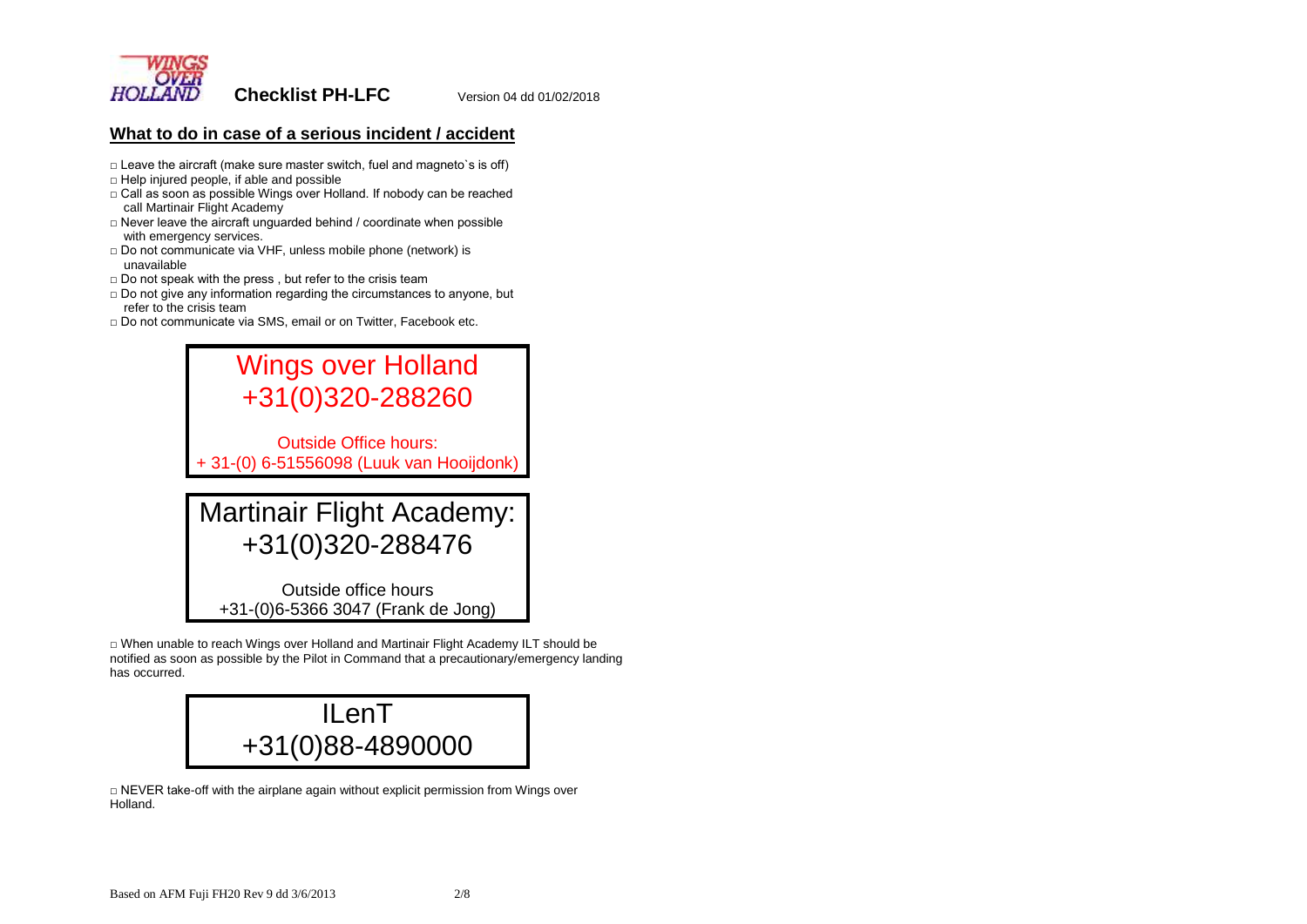

| <b>Platform Inspection (No Smoking!)</b><br>Ship papers<br><b>Emergency equipment</b><br>Loose objects<br>Weight and Balance<br>Control lock<br>Fuel selector                  | - On board<br>- As desired<br>- Stowed<br>- Within limits<br>- Removed and stowed<br>- Left or Right                          |
|--------------------------------------------------------------------------------------------------------------------------------------------------------------------------------|-------------------------------------------------------------------------------------------------------------------------------|
| Magnetos<br><b>Electrical switches</b><br>Radio<br>Transponder<br>Master switch<br><b>Fuel quantities</b><br>Beacon light<br>Position lights<br>Landing light<br>Master switch | - Off<br>- Off<br>- Off<br>- Off<br>- On<br>- Checked<br>- Checked and off<br>- Checked and off<br>- Checked and off<br>- Off |
| <b>Walk Around</b><br>General condition<br><b>Fuel quantities</b><br>Fuel drain (6x)<br>Air intake<br>Oil                                                                      | - Checked<br>- Checked<br>- Checked<br>- Checked<br>- Checked                                                                 |
| Before Starting (Not in front of open Hangar!)<br>Canopy<br>Seats<br>Seat belts<br>Controls<br>Flaps<br>Trim<br><b>Brakes</b>                                                  | - As desired<br>- Adjusted and secured<br>- Fastened<br>- Checked<br>- Checked and up<br>- Checked and neutral<br>- Checked   |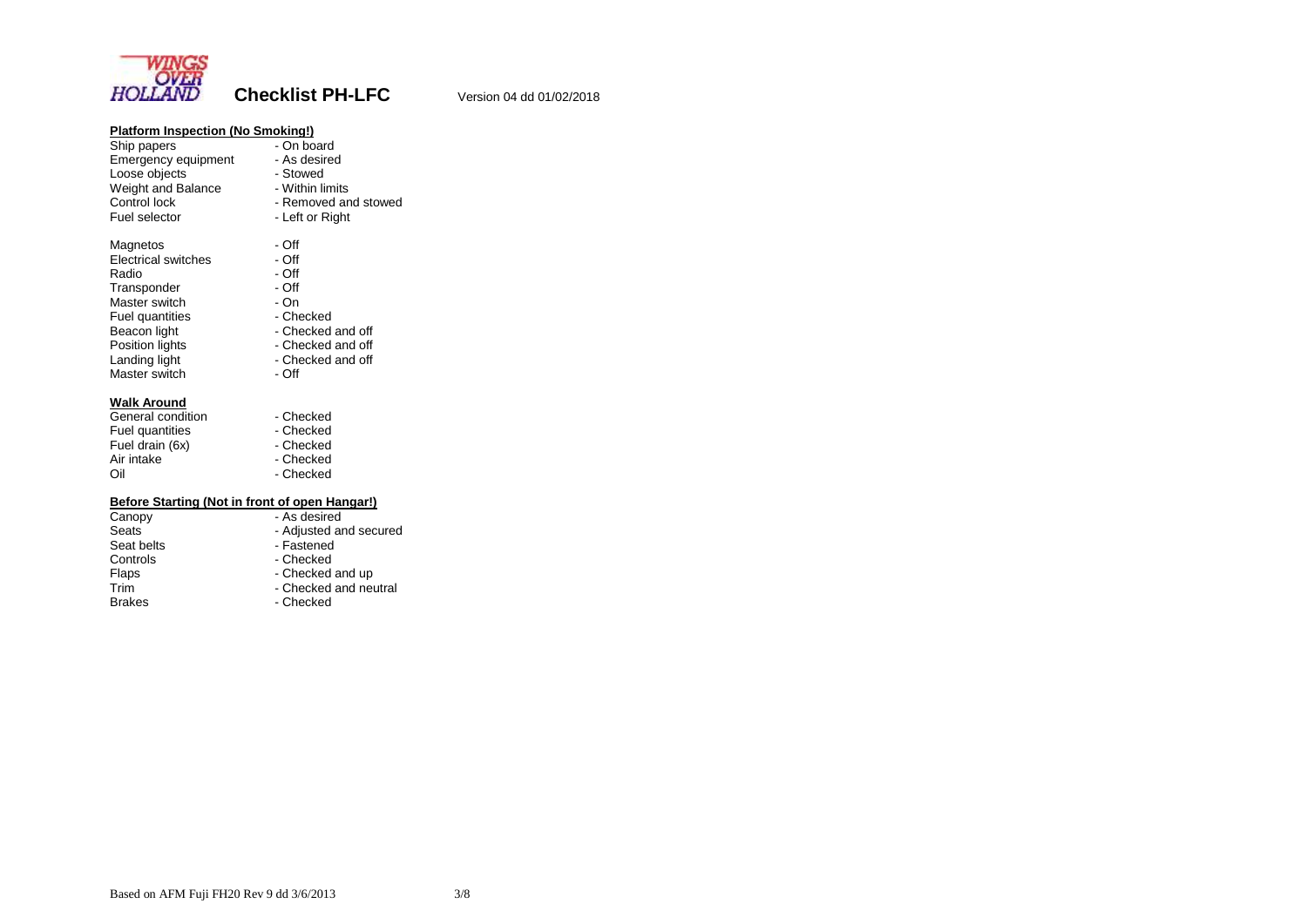

| <b>Start Up</b><br>Master switch<br>Fuel (booster) pump<br>Fuel pressure<br>Beacon light<br>Throttle<br><b>Mixture</b><br>Carburetor heat<br>Cabin heat<br><b>Fuel Selector</b><br>Outside<br><b>Brakes</b> | - On<br>- On<br>- Checked<br>- On<br>- 1 cm<br>- Full rich<br>- Pushed for cold<br>- Pushed for cold<br>- Least full tank<br>- Clear<br>- Feet on the brakes |  |
|-------------------------------------------------------------------------------------------------------------------------------------------------------------------------------------------------------------|--------------------------------------------------------------------------------------------------------------------------------------------------------------|--|
| <b>Cold Start</b>                                                                                                                                                                                           | <b>Warm Start</b>                                                                                                                                            |  |
| Primer - 4 Strokes                                                                                                                                                                                          | Primer - 1 Stroke                                                                                                                                            |  |
| Magnetos<br>Throttle<br>Oil pressure (in 30-60 sec)<br>Fuel (booster) pump<br>Engine instruments<br>All flight instruments<br>Radio<br>Transponder<br>Time (block)<br>Tachometer<br><b>Brakes</b>           | - Start then both<br>- 1000 rpm<br>- Checked<br>- Off<br>- Checked<br>- Checked<br>- On<br>- Standby<br>- Noted<br>- Noted<br>- Off                          |  |
| During Taxi<br><b>Brakes</b><br>Gvros                                                                                                                                                                       | - Checked<br>- Checked                                                                                                                                       |  |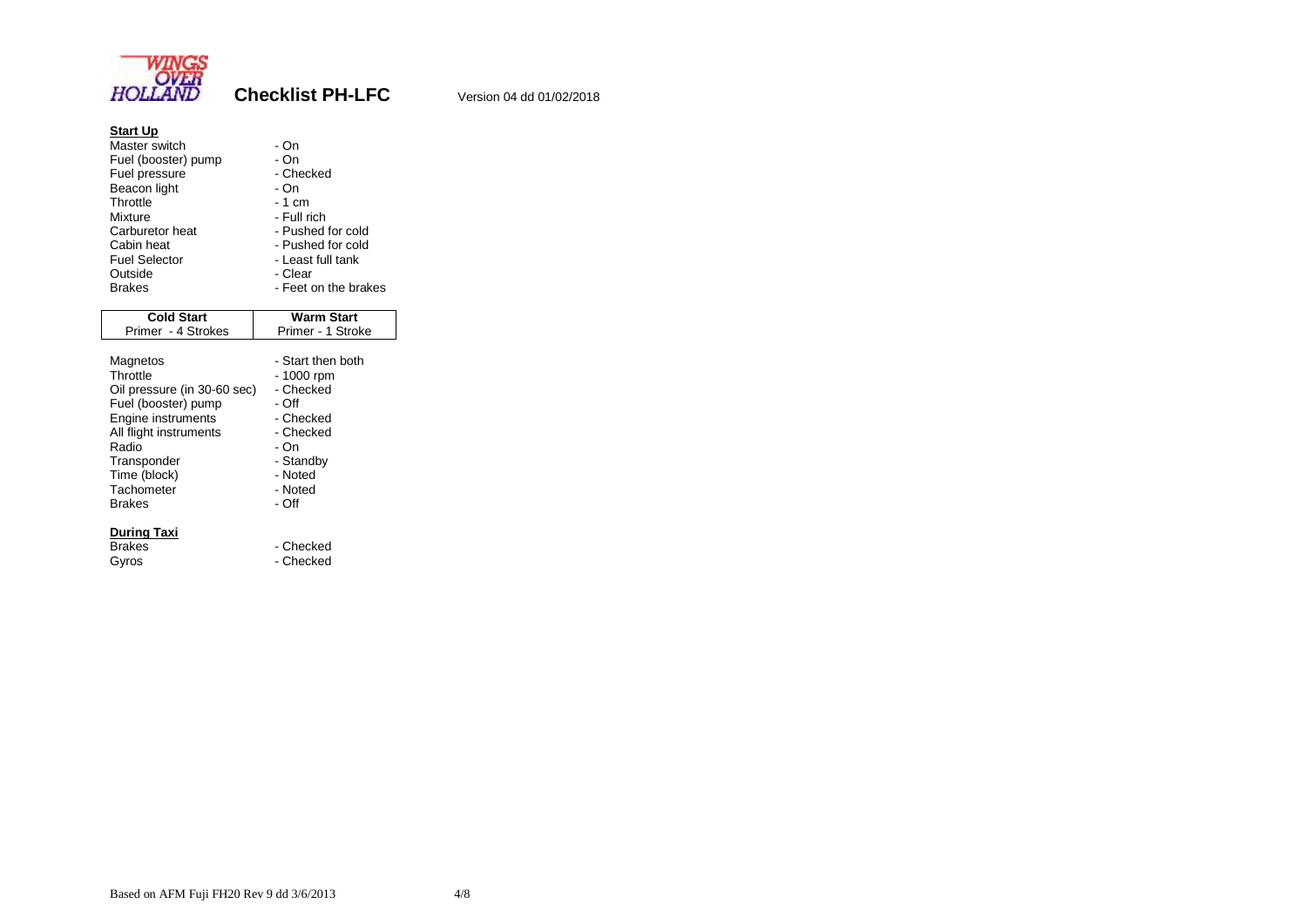

- Feet on the brakes

- Switch to other tank

 $-$  Checked (≤ 700 rpm)

| <b>Run Up</b>      |              |
|--------------------|--------------|
| <b>Brakes</b>      | - Feet on th |
| Throttle           | - 1000 rpm   |
| Engine instruments | - Checked    |
| Fuel selector      | - Switch to  |
| Outside            | - Clear      |
| Throttle           | - 2000 rpm   |
| Magnetos           | - Checked    |
| Carburetor heat    | - Checked    |
| Pressures          | - Checked    |
| Temperature        | - Checked    |
| Ampere meter       | - Checked    |
| Suction            | - Checked    |
| Throttle           | - Idle       |
| Rpm                | - Checked (  |
| Throttle           | - 1000 rpm   |
| Friction           | - Set        |
|                    |              |

# **Before Take-off**<br>Canopy

Seat belts<br>
Controls<br>
Controls<br>
Free and e Magnetos - Both<br>Fuel (booster) pump - On Fuel (booster) pump - On<br>Navigation lights - On Navigation lights<br>Mixture Mixture - Full rich<br>Primer - Locked Primer - Locked<br>Carburetor - Check for Fuel selector The Set on Set of Set of Set of Set of Set of Set of Set of Set of Set of Set of Set of Set of Set of Set of Set of Set of Set of Set of Set of Set of Set of Set of Set of Set of Set of Set of Set of Set of S Flaps<br>Trim All instruments - Checked - Checked - Checked - Checked - ALT Transponder - ALT<br>Brakes - Off Brakes

 $-1000$  rpm - Set Canopy - Closed and locked<br>Seats - Adjusted and secure Seats **Figure - Adjusted and secured**<br>Seat belts - Fastened - Free and easy<br>- Both - Check for ice then off<br>- On - Set<br>- Checked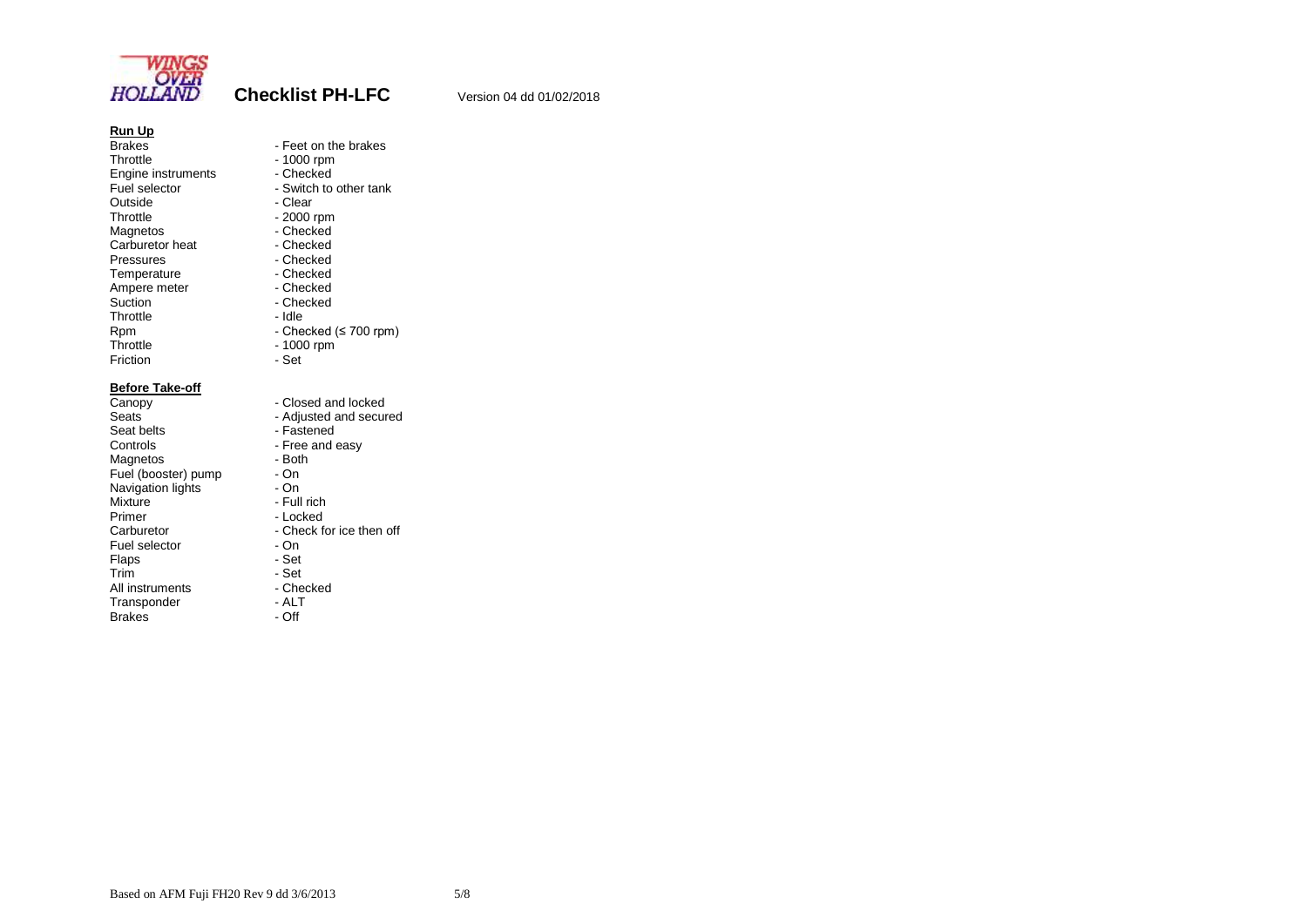

# **Runway items**

Landing light **compared to the U** - On Runway heading The Checked Wind direction **compare 1** - Checked

### **After 200ft AGL**

Flaps - Up IAS - 80 kts

- 2400 rpm<br>- Off

### **After 500ft AGL**

Landing light **compared to the UL** - Off Engine instruments

- Checked (full power)<br>- Checked

**Cruise checks** Fuel (booster) pump

## **Downwind checks**

| Magnetos               | - Both               |
|------------------------|----------------------|
| Fuel (booster) pump    | - On                 |
| Mixture                | - Full rich          |
| Primer                 | - Locked             |
| Carburetor             | - On                 |
| Engine instruments     | - Checked            |
| Fuel selector          | - Fullest tank       |
| Fuel quantities        | - Checked            |
|                        |                      |
| Seat Belts             | - Fastened           |
| <b>Brakes</b>          | - Checked            |
| Throttle               | - 2100 Rpm           |
| Flaps                  | - Set $(15^{\circ})$ |
| Speed                  | - 90 kts             |
|                        |                      |
| <b>Base Leg Checks</b> |                      |
| Throttle               | - Reduce             |
| Flaps                  | - Set $(25^{\circ})$ |
| Speed                  | - 80 kts             |
|                        |                      |

# **Final Checks**

| Throttle | - Reduce     |
|----------|--------------|
| Flaps    | - Set (full) |
| Speed    | - 70 kts     |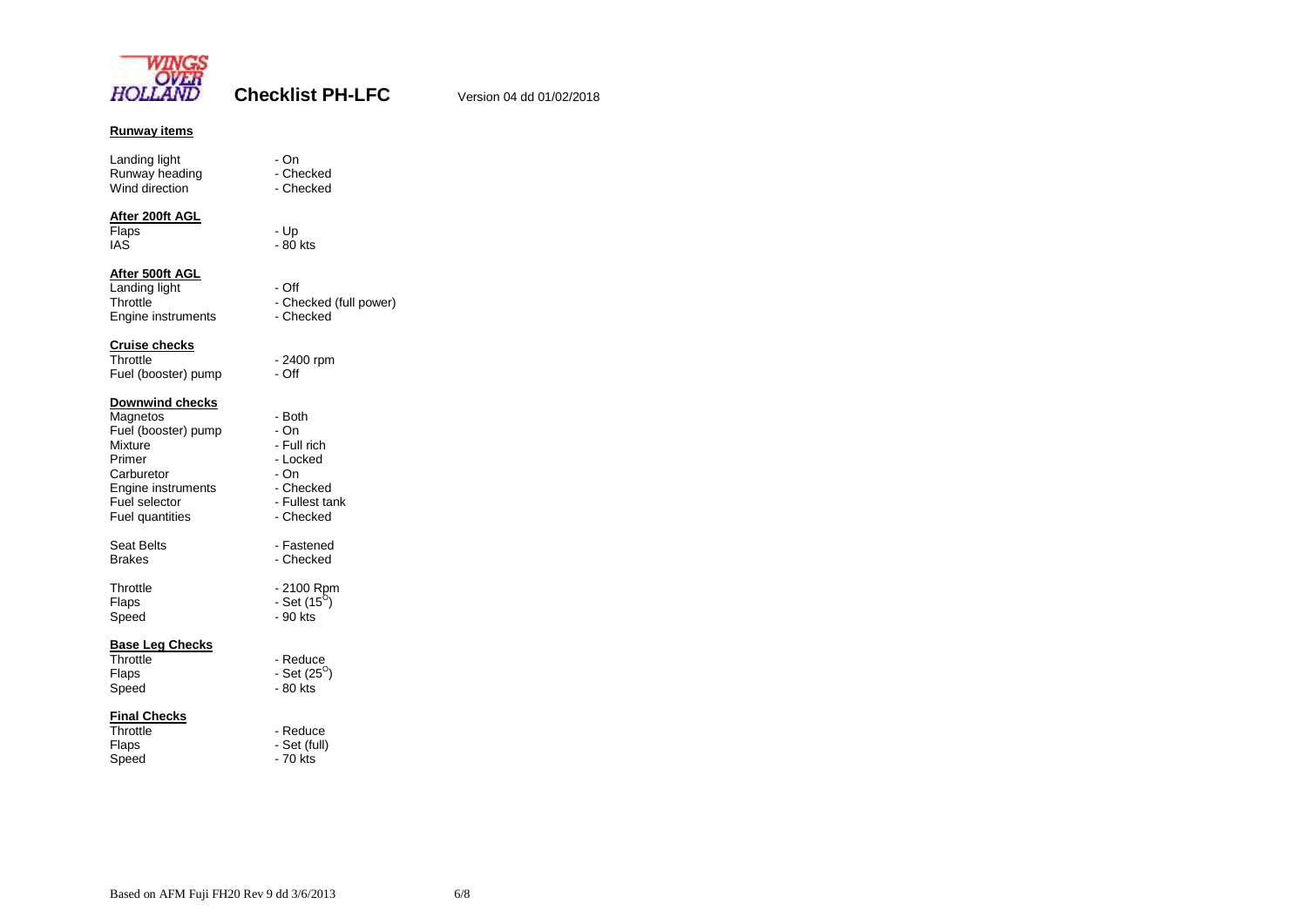

# **After Landing Checks (after Runway vacated)**

| - Off    |  |
|----------|--|
| - Off    |  |
| $-$ Off  |  |
| - Off    |  |
| - Up     |  |
| -Standby |  |
|          |  |

## **After Parking Checks**

| Brakes                | - Feet on the brakes        |
|-----------------------|-----------------------------|
| Electrical switches   | - Off (except beacon light) |
| Radio                 | - Off                       |
| Transponder           | - Off                       |
| Throttle              | - 1000 Rpm                  |
| Mixture               | - Idle, cut-off             |
| Magnetos              | - Off, key removed          |
| Beacon light          | - Off                       |
| <b>Battery switch</b> | - Off                       |
| Fuel selector         | - Off                       |
| Flaps                 | - Set $35^\circ$            |
| Control Lock          | - Inserted                  |
| Time (block)          | - Noted                     |
| Tachometer            | - Noted                     |
|                       |                             |